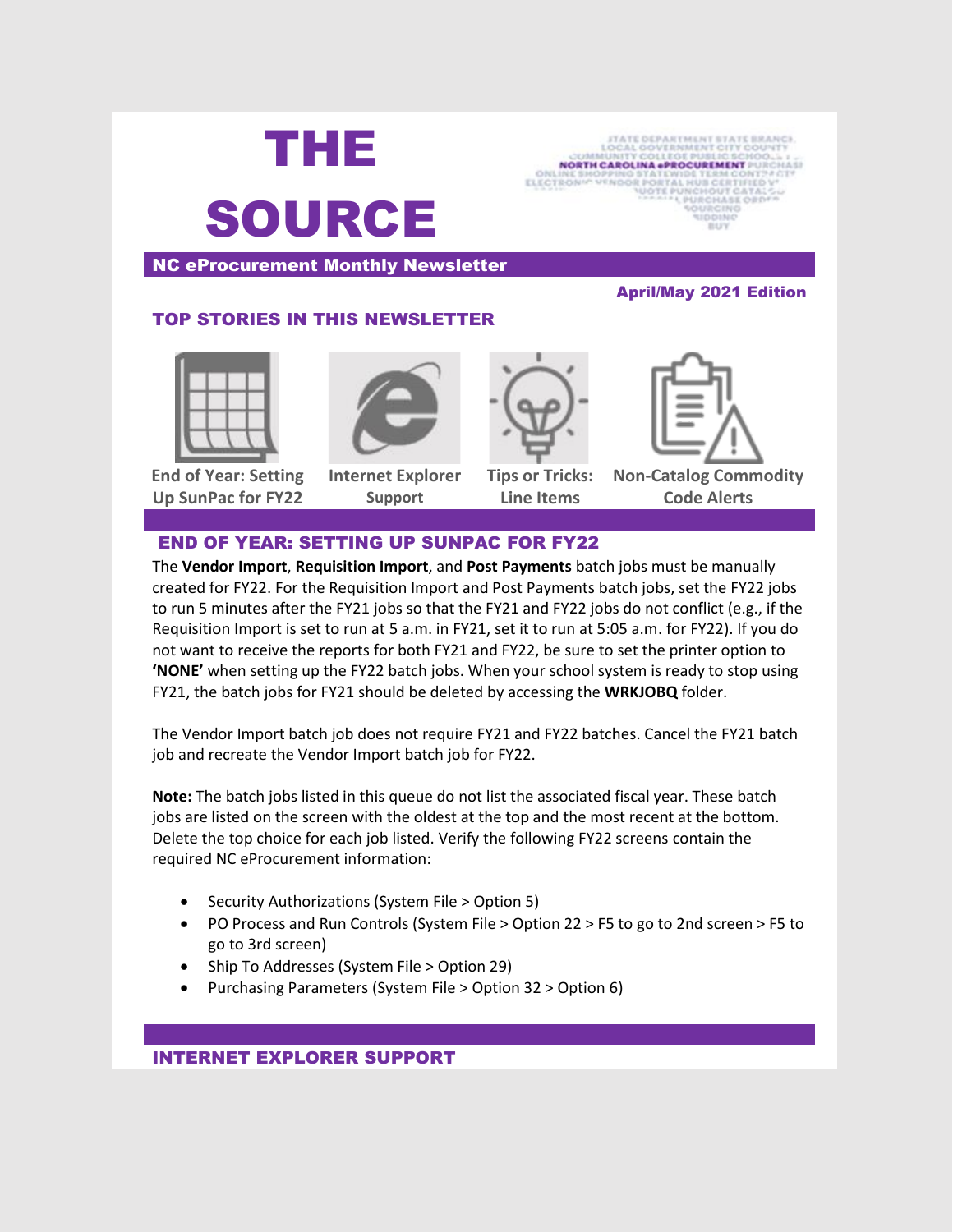As of **December 31, 2021**, SAP Ariba will no longer support the use of all versions of Microsoft Internet Explorer (IE), including IE 11. This means that SAP Ariba will not fix any issues with IE 11, and new features or functionality may not work or be available when using IE.

We recommend that you upgrade to another supported browser soon so that you may access and use the system with full capabilities by **December 31, 2021**. Additional browsers supported by SAP Ariba are Google Chrome, Microsoft Edge, Apple Safari and Mozilla Firefox.

Please reach out to your IT department if there are any questions about which browser to use from the above list.

### TIPS AND TRICKS: LINE ITEMS

When creating purchase requests using the NC eProcurement Buying system, NC eProcurement recommends the use of less than 40 line items per request to keep purchase orders to a manageable size. Failure to do so can cause system slowness, automatic system timeout, and prevent opening and editing the request.

**Note:** Requisitions that have too many lines may not be able to be processed by NC eProcurement due to the size of the order, and would need to be recreated by the requester as two separate requisitions.

### NON-CATALOG COMMODITY CODE ALERTS

Two new alerts have been created when entering certain commodity codes for **non-catalog** requisition line items.

If a commodity code consistent with a Correction Enterprises catalog item is selected, the following message will appear: "Per General Statute §148-134, this item may need to be purchased from Correction Enterprises." This indicates that the line item may be available in the Correction Enterprises catalog.

| Commodity Code: | 241020 - Shelving and storage                                       |  |
|-----------------|---------------------------------------------------------------------|--|
|                 | Notice: Per General Statute §148-134, this item may need to be purc |  |
|                 | from Correction Enterprises.                                        |  |

If a commodity code associated with a Statewide Term Contract Catalog item is selected, the following message will appear: "Based on the selected commodity code, this item may be available in a STC catalog (§143-55)." This indicates that the line item may be available in a Statewide Term Contract catalog.